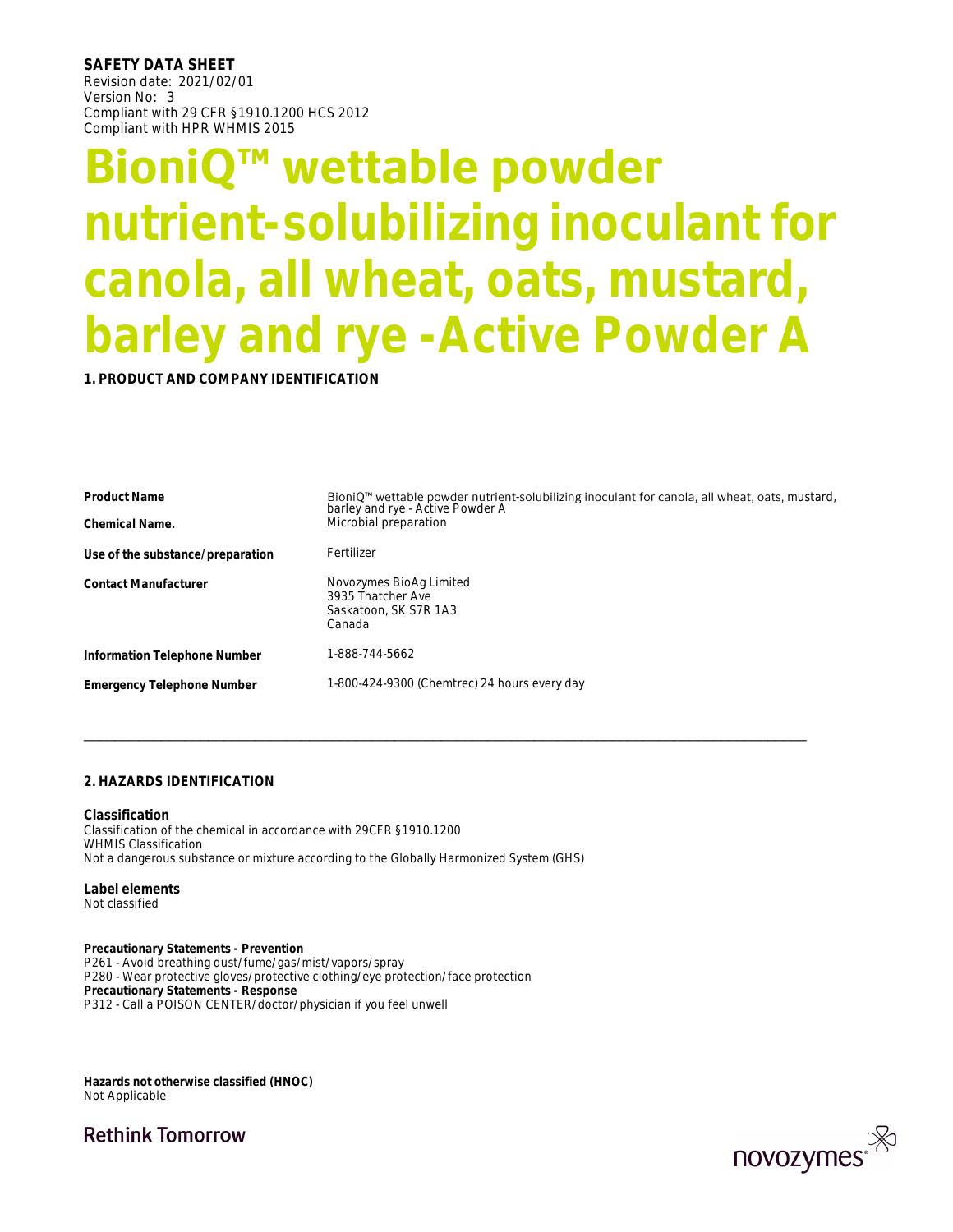| Revision date: 2021/02/01<br>Version No: 3 |                                                                                                                                                                                            |
|--------------------------------------------|--------------------------------------------------------------------------------------------------------------------------------------------------------------------------------------------|
| 3. COMPOSITION/INFORMATION ON INGREDIENTS  |                                                                                                                                                                                            |
|                                            | Microorganism blend on a natural carrier; none of the ingredient of the mixture is hazardous.<br>* The exact percentage (concentration) of composition has been withheld as a trade secret |
| 4. FIRST AID MEASURES                      |                                                                                                                                                                                            |
| Eye Contact                                | Rinse thoroughly with plenty of water for at least 15 minutes and consult a physician.                                                                                                     |
| <b>Skin Contact</b>                        | Wash off immediately with soap and plenty of water.                                                                                                                                        |
| Inhalation                                 | Move to fresh air.                                                                                                                                                                         |
| Ingestion                                  | Clean mouth with water and afterwards drink plenty of water.                                                                                                                               |
| Notes to Physician                         | Treat symptomatically                                                                                                                                                                      |
| 5. FIRE-FIGHTING MEASURES                  |                                                                                                                                                                                            |
| <b>Flammable Properties</b>                | Slightly flammable according to HMIS criteria.                                                                                                                                             |
|                                            |                                                                                                                                                                                            |

| <b>Flammable Properties</b>                                                                                                | Slightly flammable according to HMIS criteria.                           |  |
|----------------------------------------------------------------------------------------------------------------------------|--------------------------------------------------------------------------|--|
| Suitable Extinguishing Media                                                                                               | Use water spray, alcohol-resistant foam, dry chemical or carbon dioxide. |  |
| Unsuitable Extinguishing Media                                                                                             | None.                                                                    |  |
| <b>Hazardous Combustion Products</b>                                                                                       | None.                                                                    |  |
| Specific Hazards Arising from the Chemical May cause allergic respiratory reaction.                                        |                                                                          |  |
| Protective Equipment and Precautions for Self-contained breathing apparatus and standard turn-out apparel.<br>Firefighters |                                                                          |  |
|                                                                                                                            |                                                                          |  |
| 6. ACCIDENTAL RELEASE MEASURES                                                                                             |                                                                          |  |
| Personal Precautions                                                                                                       | For personal protection see section 8.                                   |  |
| _ _ .                                                                                                                      |                                                                          |  |

| <b>Personal Precautions</b>      | For personal protection see section 8.                                                                                                                                                                                                                                                                                                                                                                                                                  |
|----------------------------------|---------------------------------------------------------------------------------------------------------------------------------------------------------------------------------------------------------------------------------------------------------------------------------------------------------------------------------------------------------------------------------------------------------------------------------------------------------|
| <b>Environmental Precautions</b> | Collect spillage.                                                                                                                                                                                                                                                                                                                                                                                                                                       |
| Methods for cleaning up          | Avoid formation of dust and aerosols.                                                                                                                                                                                                                                                                                                                                                                                                                   |
|                                  | Spilled preparation should be removed immediately to avoid formation of dust from dried preparation.<br>Take up by mechanical means preferably by a vacuum cleaner equipped with a HEPA (High Efficiency<br>Particulate Air) filter. Flush remainder carefully with plenty of water. Avoid splashing, high pressure<br>washing or compressed air cleaning to avoid formation of aerosols. Ensure sufficient ventilation. Wash<br>contaminated clothing. |
| Other Information                | For personal protection see section 8.                                                                                                                                                                                                                                                                                                                                                                                                                  |

\_\_\_\_\_\_\_\_\_\_\_\_\_\_\_\_\_\_\_\_\_\_\_\_\_\_\_\_\_\_\_\_\_\_\_\_\_\_\_\_\_\_\_\_\_\_\_\_\_\_\_\_\_\_\_\_\_\_\_\_\_\_\_\_\_\_\_\_\_\_\_\_\_\_\_\_\_\_\_\_\_\_\_\_\_\_\_\_\_\_\_\_\_

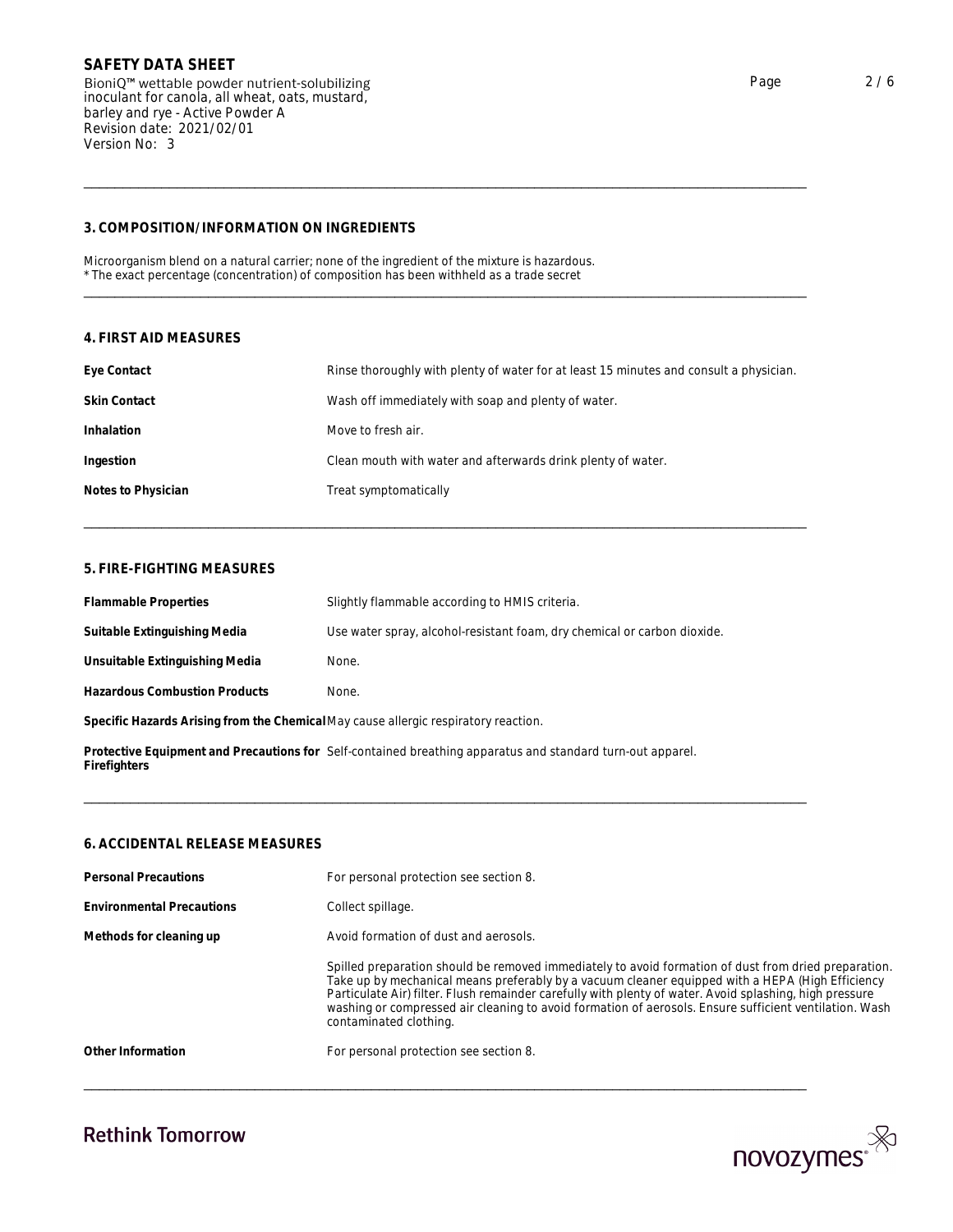BioniQ™ wettable powder nutrient-solubilizing inoculant for canola, all wheat, oats, mustard, barley and rye - Active Powder A Revision date: 2021/02/01 Version No: 3

### **7. HANDLING AND STORAGE**

| Handling                                            | Avoid formation of dust and aerosols.<br>Ensure adequate ventilation                                                                                                                                                                                                                                                                        |  |
|-----------------------------------------------------|---------------------------------------------------------------------------------------------------------------------------------------------------------------------------------------------------------------------------------------------------------------------------------------------------------------------------------------------|--|
| Storage<br>Temperature<br><b>Storage Conditions</b> | Keep tightly closed in a dry and cool place.<br>$0-20^{\circ}$ C (32-68 $^{\circ}$ F).<br>In unbroken packaging - dry and protect from the sun. The product has been formulated for optimal<br>stability. Extended storage or adverse conditions such as higher temperatures or higher humidity may<br>lead to a higher dosage requirement. |  |
| 8. EXPOSURE CONTROLS / PERSONAL PROTECTION          |                                                                                                                                                                                                                                                                                                                                             |  |

| Occupational exposure controls<br><b>Engineering Controls</b>                                 | Ensure adequate ventilation, especially in confined areas<br>Maintain good conditions of industrial hygiene. Some processes may require enclosures, local exhaust<br>ventilation, or other engineering controls to control airborne levels. Additional handling and<br>healthy/safety information is available upon request |
|-----------------------------------------------------------------------------------------------|-----------------------------------------------------------------------------------------------------------------------------------------------------------------------------------------------------------------------------------------------------------------------------------------------------------------------------|
| Personal Protective Equipment                                                                 |                                                                                                                                                                                                                                                                                                                             |
| Respiratory protection                                                                        | In case of insufficient ventilation wear suitable respiratory equipment that meets HEPA/P100<br>specifications                                                                                                                                                                                                              |
| Eye Protection                                                                                | Wear safety glasses with side shields (or goggles)                                                                                                                                                                                                                                                                          |
| Skin and body protection<br>General Hygiene Considerations<br>Environmental exposure controls | No special technical protective measures are necessary<br>Handle in accordance with good industrial hygiene and safety practice<br>Local authorities should be advised if significant spillages cannot be contained                                                                                                         |
| 9. PHYSICAL AND CHEMICAL PROPERTIES                                                           |                                                                                                                                                                                                                                                                                                                             |
| Physical state                                                                                | Solid                                                                                                                                                                                                                                                                                                                       |
| Color<br>$0$ dor                                                                              | White to cream<br>Cliebt formantation ador                                                                                                                                                                                                                                                                                  |

| Physical state                          | Solid                    |
|-----------------------------------------|--------------------------|
| Color                                   | White to cream           |
| Odor                                    | Slight fermentation odor |
| Odor treshold                           | No information available |
| Boiling Point/Range                     | No information available |
| Melting Point/Range                     | No information available |
| Flash Point                             | No information available |
| Freezing point 1                        | No information available |
| Flammability (solid, gas)               | No information available |
| <b>Explosive Properties</b>             | No information available |
| <b>Oxidizing Properties</b>             | No information available |
| Autoignition temperature                | No information available |
| Vapor Pressure                          | No information available |
| Decomposition temperature               | No information available |
| Vapor Density                           | No information available |
| Density (g/ml)                          | 0,75                     |
| Evaporation rate                        | No information available |
| Solubility                              | No information available |
| Partition Coefficient (n-octanol/water) | No information available |
| Viscosity                               | No data available        |

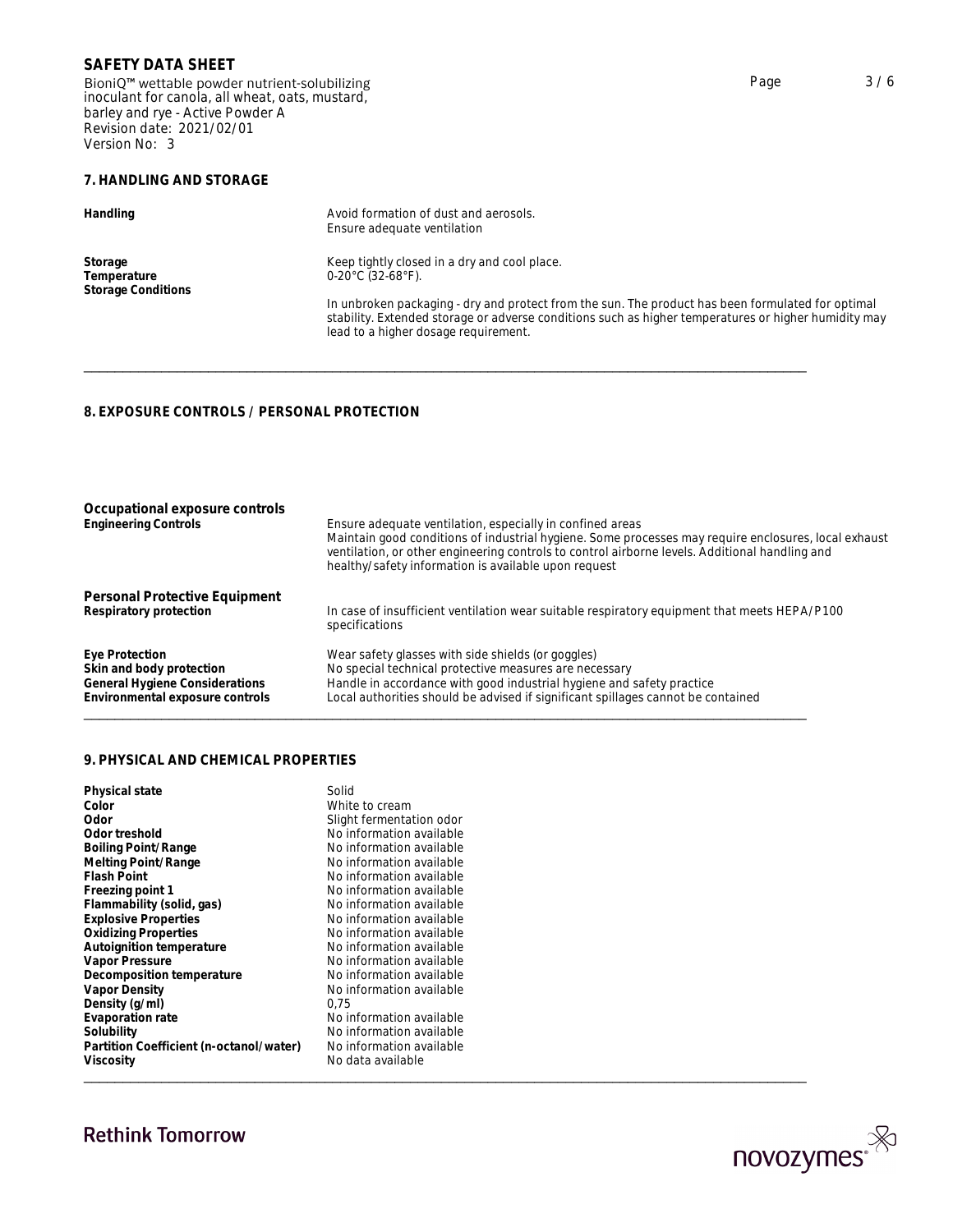BioniQ™ wettable powder nutrient-solubilizing inoculant for canola, all wheat, oats, mustard, barley and rye - Active Powder A Revision date: 2021/02/01 Version No: 3

### **10. STABILITY AND REACTIVITY**

**Chemical stability** Stable under recommended storage conditions

**Conditions to Avoid** None

**Materials to avoid** None

**Hazardous Decomposition Products** None

**Possibility of hazardous reactions** None

Materials to avoid<br>Materials to avoid<br>Hazardous Decomposition Products<br>Possibility of hazardous reactions<br>None<br>Theorem of the Sales of the Sales of the Sales of the Sales of the Sales of the Sales of the Sales of the Sales **Information on toxicological effects Inhalation** Inhalation of dust in high concentration may cause irritation of respiratory system Information on toxicological effects<br>Inhalation<br>Inhalation<br>Eye contact<br>Eye contact<br>With the eyes can lead to mechanical irritation<br>Dust contact with the eyes can lead to mechanical irritation<br>12. ECOLOGICAL INFORMATION<br>Tox

**Eye contact** Dust contact with the eyes can lead to mechanical irritation

**Toxicity**  Contains no hazardous ingredients according to GHS

**Persistence/Degradability**  Inherently biodegradable

**Bioaccumulative Potential**  Bioaccumulation is unlikely

**Mobility in soil** Not relevant

Persistence/Degradability<br>Inherently biodegradable<br>Bioaccumulation is unlikely<br>Bioaccumulation is unlikely<br>Mobility in soil<br>10th of relevant<br>Disposal of wastes<br>Disposal of wastes<br>Dispose of in accordance with local regulat **Disposal of wastes** Dispose of in accordance with local regulations.

**Contaminated Packaging** Dispose of wastes in an approved waste disposal facility.

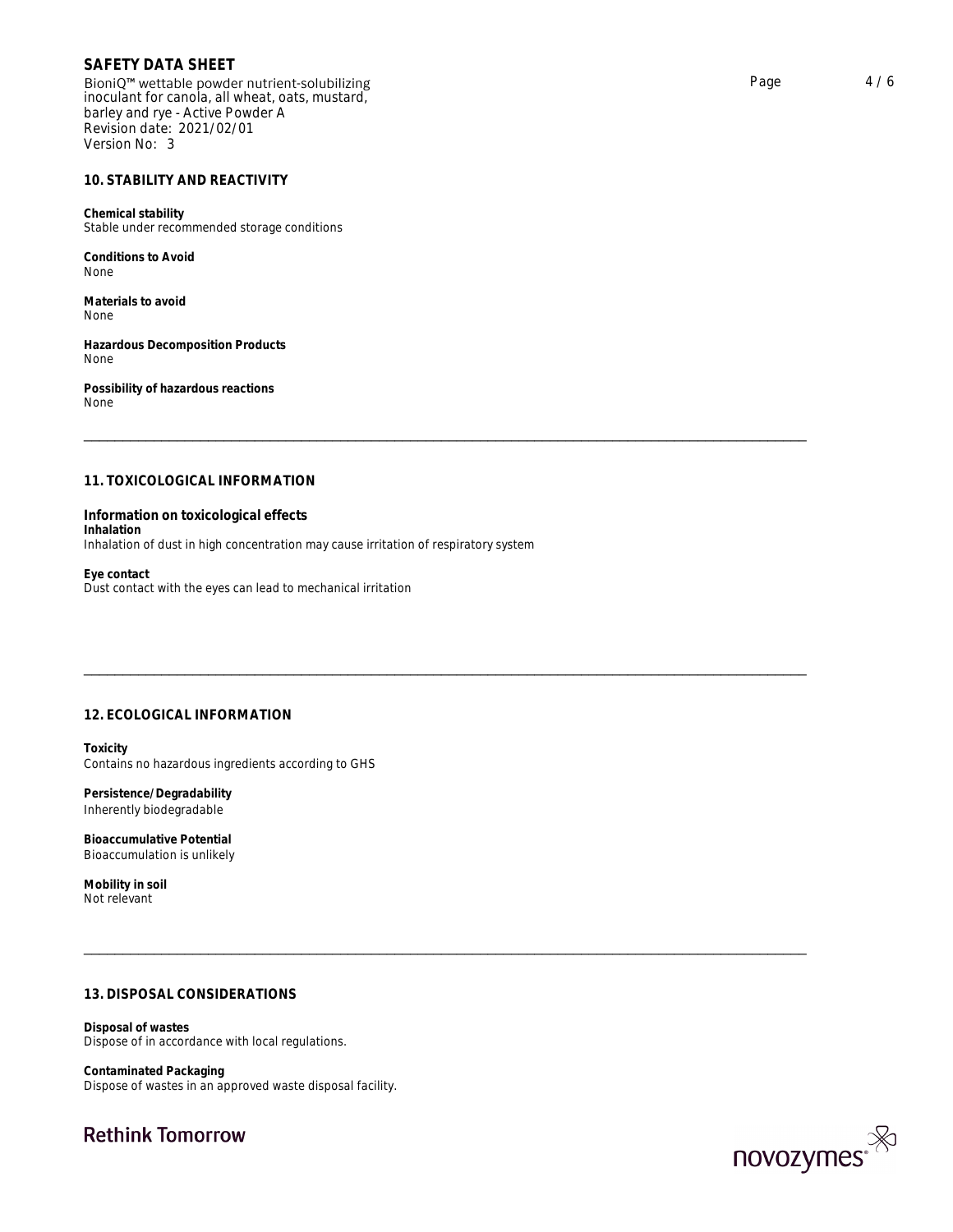BioniQ™ wettable powder nutrient-solubilizing inoculant for canola, all wheat, oats, mustard, barley and rye - Active Powder A Revision date: 2021/02/01 Version No: 3  $\begin{tabular}{l|l|l|} \multicolumn{1}{l}{\textbf{SAFETY DATA SHEET}}\\ \hline \textbf{BioniQ}^{\text{m}} \text{wettable powder nutrient-solubilizing} & \textbf{Page} & \textbf{5}\ /6\\ \textbf{inocular for canola, all wheat, oats, mustard,} \\ \textbf{Revision date: } 2021/02/01 & \textbf{Revision date: } 2021/02/01 & \textbf{Nevision No: 3} \\ \hline \end{tabular}$ 

**Transport Regulations** No dangerous goods according to transport regulations No special precautions required

**Transport hazard class(es)** not applicable

**Packing group** not applicable

**Environmental hazards** not applicable

riansport regulations<br>No dangerous goods according to transport regulations<br>No special precautions required<br>ont applicable<br>proximizations<br>and applicable<br>mort applicable<br>Exching group<br>not applicable<br>ont applicable<br>and appli **USA, Federal Regulations TSCA Inventory** All ingredients are listed on TSCA inventory **SARA 313** Section 313 of Title III of the Superfund Amendments and Reauthorization Act of 1986 (SARA). This product does not contain any chemicals which are subject to the reporting requirements of the Act and 40 CFR Part 372.

**SARA 311/312 Hazardous Categorization**

| Acute health hazard                                        | Nο |  |
|------------------------------------------------------------|----|--|
| Chronic Health Hazard                                      | No |  |
| Fire hazard                                                | No |  |
| Sudden Release of Pressure Hazard                          | No |  |
| Reactive Hazard                                            | No |  |
| USA, State Regulations                                     |    |  |
| California Proposition 65                                  |    |  |
| This product does not contain any Proposition 65 chemicals |    |  |
|                                                            |    |  |

**Canada** 

**DSL/NDSL** Complies **WHMIS Statement** This product has been classified in accordance with the hazard criteria of the Hazardous Products Regulations (HPR) and the SDS contains all the information required by WHMIS 2015. USA, State Regulations<br>California Proposition 65<br>This product does not contain any Proposition 65 chemicals<br>Canada<br>OSL/NDSL<br>Complies<br>This Statement<br>This product has been classified in accordance with the hazard criteria of

| Training advice    | Contact Novozymes Customer Support Centre.                                                                                                                                                                                                                                                                                                                                                                                                                                                                                                                                                                                                                                                                                                         |
|--------------------|----------------------------------------------------------------------------------------------------------------------------------------------------------------------------------------------------------------------------------------------------------------------------------------------------------------------------------------------------------------------------------------------------------------------------------------------------------------------------------------------------------------------------------------------------------------------------------------------------------------------------------------------------------------------------------------------------------------------------------------------------|
| GHS-Classification | The GHS calculation method has been used for classification of this mixture.                                                                                                                                                                                                                                                                                                                                                                                                                                                                                                                                                                                                                                                                       |
| Disclaimer         | The information provided on this SDS is correct to the best of our knowledge, information and belief at<br>the date of its publication. The information given is designed only as a quide for safe handling, use,<br>processing, storage, transportation, disposal and release and is not to be considered as a warranty or<br>quality specification. The information relates only to the specific material designated and may not be<br>valid for such material used in combination with any other material or in any process, unless specified<br>in the text. Furthermore, as the conditions of use are beyond the control of Novozymes, it is the<br>responsibility of the customer to determine the conditions of safe use of these products. |